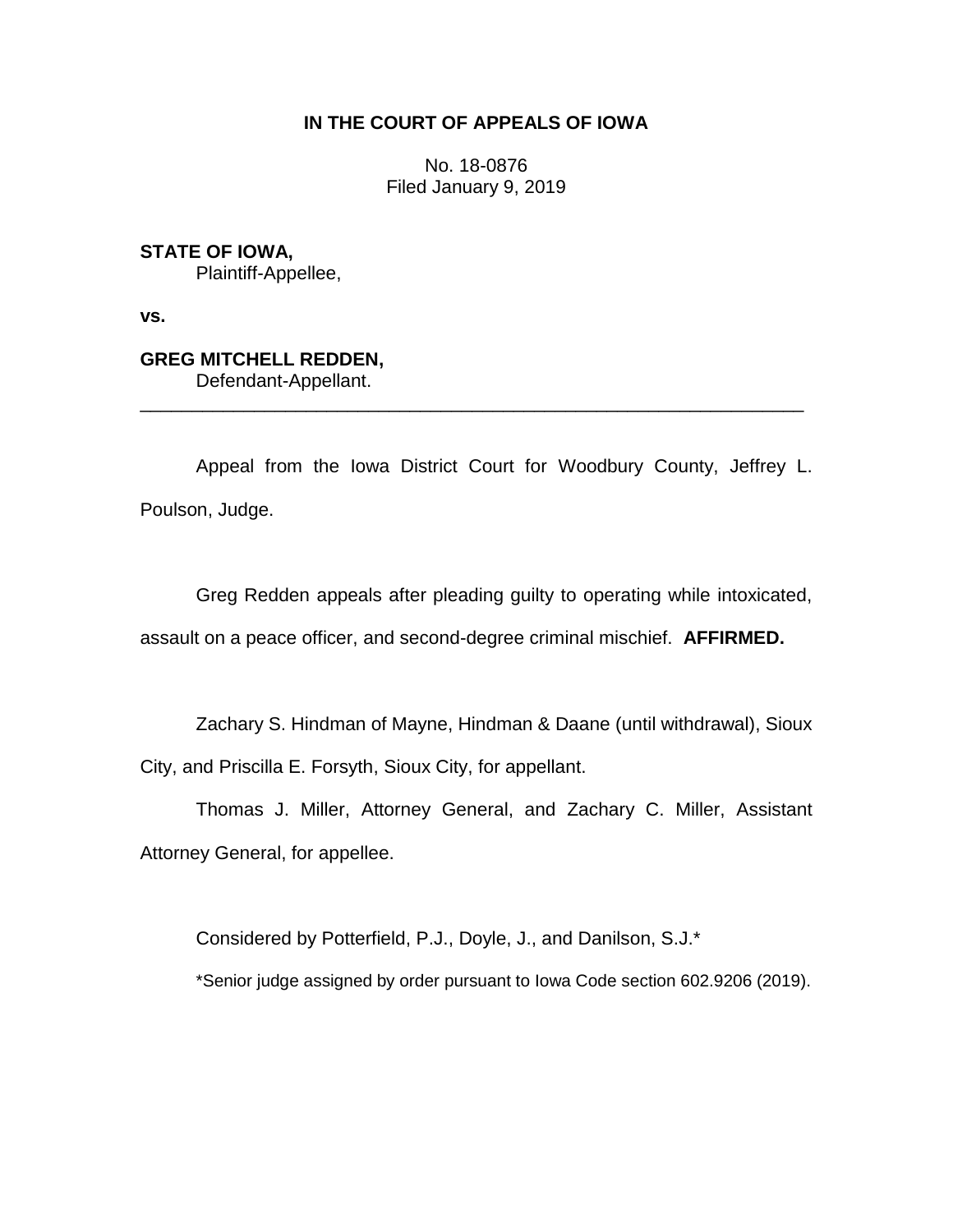#### **DOYLE, Judge.**

Greg Redden appeals his convictions and sentences after pleading guilty to operating while intoxicated (OWI), assault on a peace officer, and seconddegree criminal mischief. He contends his counsel was ineffective and the district court denied him his rights of personal presence and allocution at sentencing.

#### **I. Guilty Plea.**

Redden first contends his counsel was ineffective in allowing him to plead guilty to the criminal-mischief charge without a factual basis. We review ineffective-assistance claims de novo. *State v. Utter*, 803 N.W.2d 647, 651 (Iowa 2011), *overruled on other grounds by Schmidt v. State*, 909 N.W.2d 778 (Iowa 2018). In order to succeed on an ineffective-assistance claim, a defendant must show counsel failed to perform an essential duty and prejudice resulted. *Id.* at 652.

Before accepting a guilty plea, the court must determine the plea has a factual basis. *See* Iowa R. Crim. P. 2.8(2)(b). If counsel allows a defendant to plead guilty to a charge without a factual basis, then an essential duty has been breached and "[p]rejudice is inherent." *State v. Gines*, 844 N.W.2d 437, 441 (Iowa 2014). We look at the entire record before the district court at the time of the plea to determine whether a factual basis for the plea exists. *See State v. Finney*, 834 N.W.2d 46, 62 (Iowa 2013). "[T]he record must disclose facts to satisfy all elements of the offense." *Rhoades v. State*, 848 N.W.2d 22, 29 (Iowa 2014).

Redden argues there was an insufficient basis for his guilty plea to the charge of second-degree criminal mischief. Criminal mischief is defined as "[a]ny damage, defacing, alteration, or destruction of property . . . when done intentionally by one who has no right to so act." Iowa Code § 716.1 (2018). An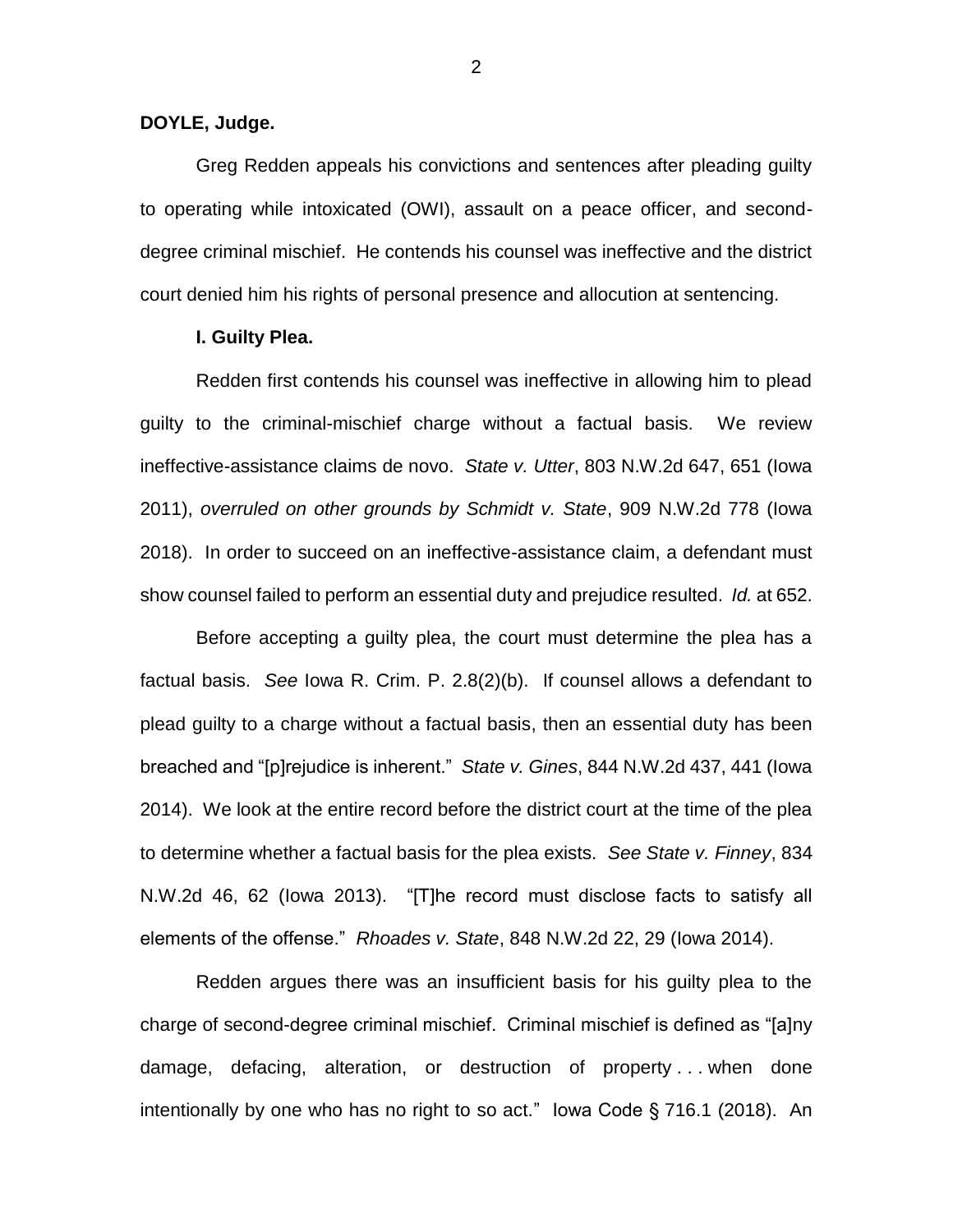act of criminal mischief is criminal mischief in the second degree "if the cost of replacing, repairing, or restoring the property that is damaged, defaced, altered, or destroyed exceeds one thousand dollars but does not exceed ten thousand dollars." *Id.* § 716.4(1). Redden claims there is no evidence in the record to support a finding that he had the specific intent to damage the property at issue.

The following exchange occurred at the plea hearing:

THE COURT: On or about the 4th day of February, 2018, in Woodbury County, Iowa, did you damage a motor vehicle belonging to Marty Dougherty?

THE DEFENDANT: Yes, Your Honor.

THE COURT: And did you do so while acting with the specific intent to damage the motor vehicle?

THE DEFENDANT: Yes, Your Honor.

THE COURT: And do you agree that you had no right or authority to damage this motor vehicle?

THE DEFENDANT: Yes, Your Honor.

THE COURT: And do you agree that the cost to repair the motor vehicle was more than one thousand and less than \$10,000? THE DEFENDANT: Yes, Your Honor.

Redden's statements at the plea hearing provide a sufficient factual basis to support his criminal-mischief plea. *See State v. Ortiz*, 789 N.W.2d 761, 768 (Iowa 2010). Accordingly, Redden has failed to show his counsel was ineffective. *State v. Rodriguez*, 804 N.W.2d 844, 849 (Iowa 2011) ("[I]f there is a factual basis for the plea, then [defendant]'s ineffective-assistance claim must fail because 'counsel

has no duty to raise an issue that lacks merit.'" (citation omitted)).

### **II. Sentencing.**

Redden also contends the district court failed to afford him his rights of personal presence and allocution at sentencing on his convictions for OWI and assault on a peace officer. We review defects in the sentencing procedure for an abuse of discretion. *See State v. Thompson*, 856 N.W.2d 915, 918 (Iowa 2014).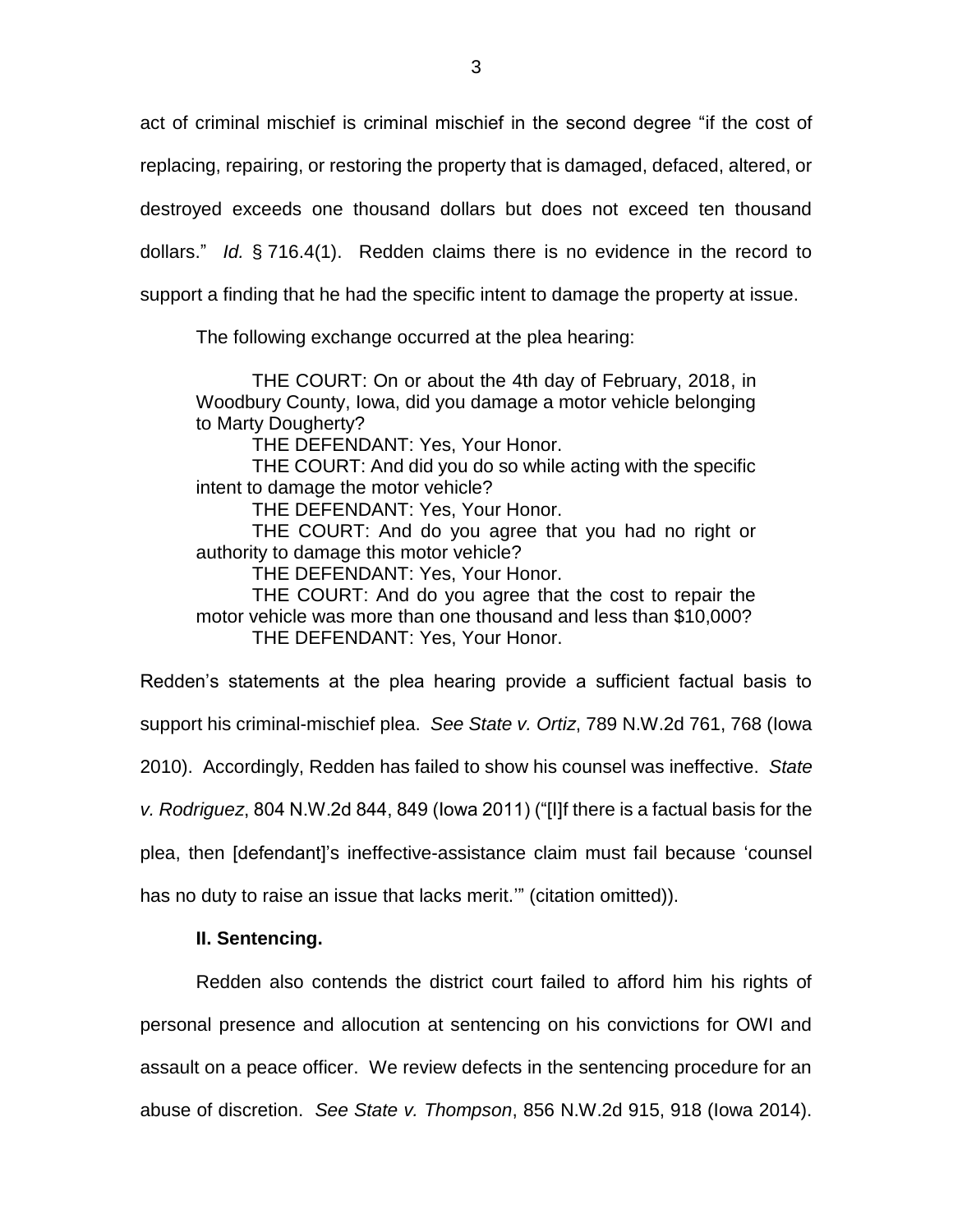An abuse of discretion occurs when the sentencing court acts on ground or for reasons that were clearly untenable or unreasonable. *See id.*

Iowa Rule of Criminal Procedure 2.27(1) secures a defendant's right to be present at sentencing. Rule 2.23(3)(d) affords both defense counsel and the defendant personally the right "to address the court where either wishes to make a statement in mitigation of punishment." However, a defendant can waive both of these rights. *See State v. Shadlow*, Nos. 11-2047, 11-2048, 2013 WL 263340, at \*1, \*3 (Iowa Ct. App. Jan. 24, 2013).

Redden entered written guilty pleas to the charges for OWI and assault on a peace officer. Both written pleas state: "I heareby waive time for sentencing. I hearby waive my right to be present at sentencing. I waive my right to allocution. I waive my right to make a statement to the court in mitigation of punishment." In capital letters above his signature, both written please further state: "I have read all of the above and understand all of it and the consequences of this guilty plea and represent to the court that it is intelligently and voluntarily made by me."

Redden argues the waivers are insufficient because "nowhere in either document was [he] advised of those rights, or was advised the nature of those rights, or was provided with an explanation of what those rights entail." We disagree. The language of the waivers is plain and unambiguous, and Redden's waiver was knowing and voluntary. *Compare State v. Lumadue*, 622 N.W.2d 302, 304 (Iowa 2001) (finding defendant's waiver of a "personal conversation with the Court concerning this charge" too ambiguous to be a knowing and intentional relinquishment of the right of allocution), *with State v. Culberson*, No. 13-2049, 2015 WL 6509754, at \*1 (Iowa Ct. App. Oct. 28, 2015) (determining the defendant